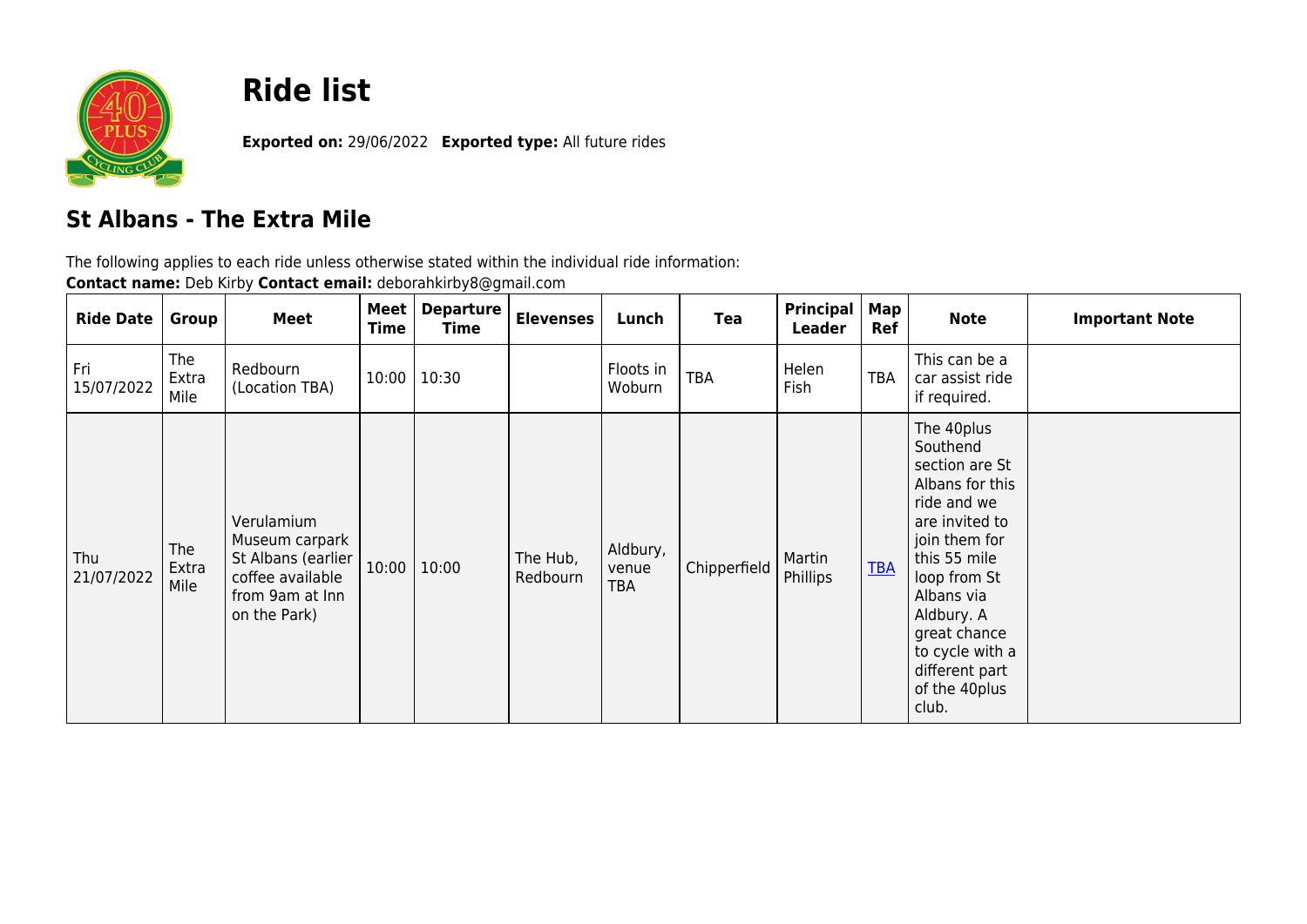| <b>Ride Date</b>  | Group                | <b>Meet</b> | <b>Meet</b><br><b>Time</b> | <b>Departure</b><br><b>Time</b> | <b>Elevenses</b> | Lunch          | Tea | <b>Principal</b><br>Leader | Map  <br>Ref | <b>Note</b>                                                                                                                                                                                                                                                                                                                                                                                    | <b>Important Note</b> |
|-------------------|----------------------|-------------|----------------------------|---------------------------------|------------------|----------------|-----|----------------------------|--------------|------------------------------------------------------------------------------------------------------------------------------------------------------------------------------------------------------------------------------------------------------------------------------------------------------------------------------------------------------------------------------------------------|-----------------------|
| Fri<br>19/08/2022 | The<br>Extra<br>Mile | Hatfield    | 10:00                      | 10:30                           |                  | Hunsden<br>TBA | TBA | Trevor                     | TBA          | Trevor will<br>lead a ride of<br>about 20 miles<br>from Hatfield<br>via<br>Thunderidge<br>and Cold<br>Christmas<br>Lane, then<br>Wareside and<br>finally<br>Hunsdon to<br>visit the<br>Mosquito<br>aircraft<br>airfield. He has<br>arranged with<br>Denis Sharp<br>from the<br>preservation<br>society to<br>meet us there<br>and give a talk<br>on the history.<br>More details to<br>follow. |                       |